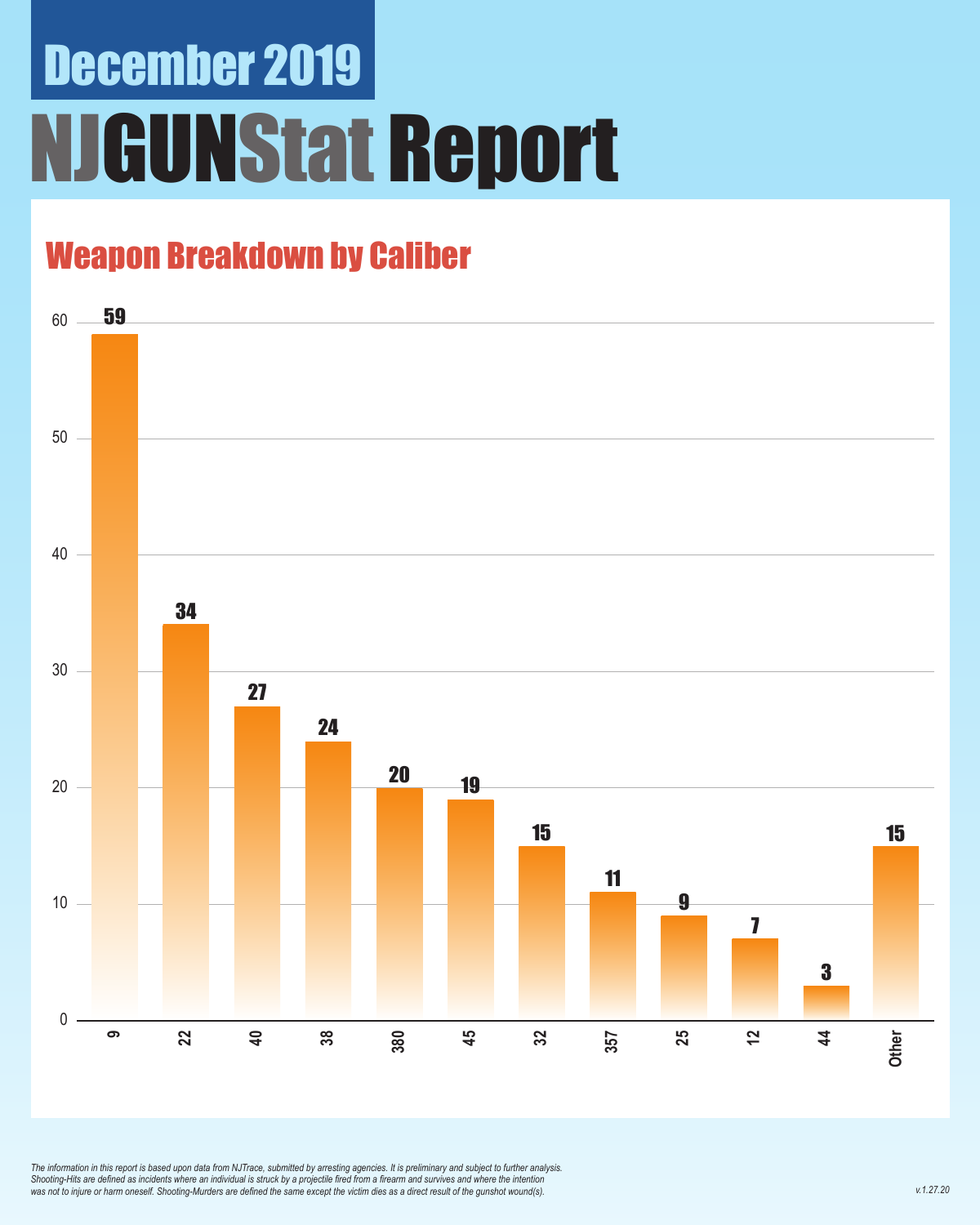# December 2019 NStat Report

#### Gun Recovery Numbers Statewide

| <b>Total Crime Guns Recovered</b>                    | 243 |  |
|------------------------------------------------------|-----|--|
| Found Property/Turned in                             | 139 |  |
| <b>Guns with Possessors</b>                          | 104 |  |
| Individuals Arrested with<br>more than One Crime Gun | ឧ   |  |

#### New Jersey Counties



#### New Jersey Cities



*The information in this report is based upon data from NJTrace, submitted by arresting agencies. It is preliminary and subject to further analysis. Shooting-Hits are defined as incidents where an individual is struck by a projectile fired from a firearm and survives and where the intention*  was not to injure or harm oneself. Shooting-Murders are defined the same except the victim dies as a direct result of the gunshot wound(s).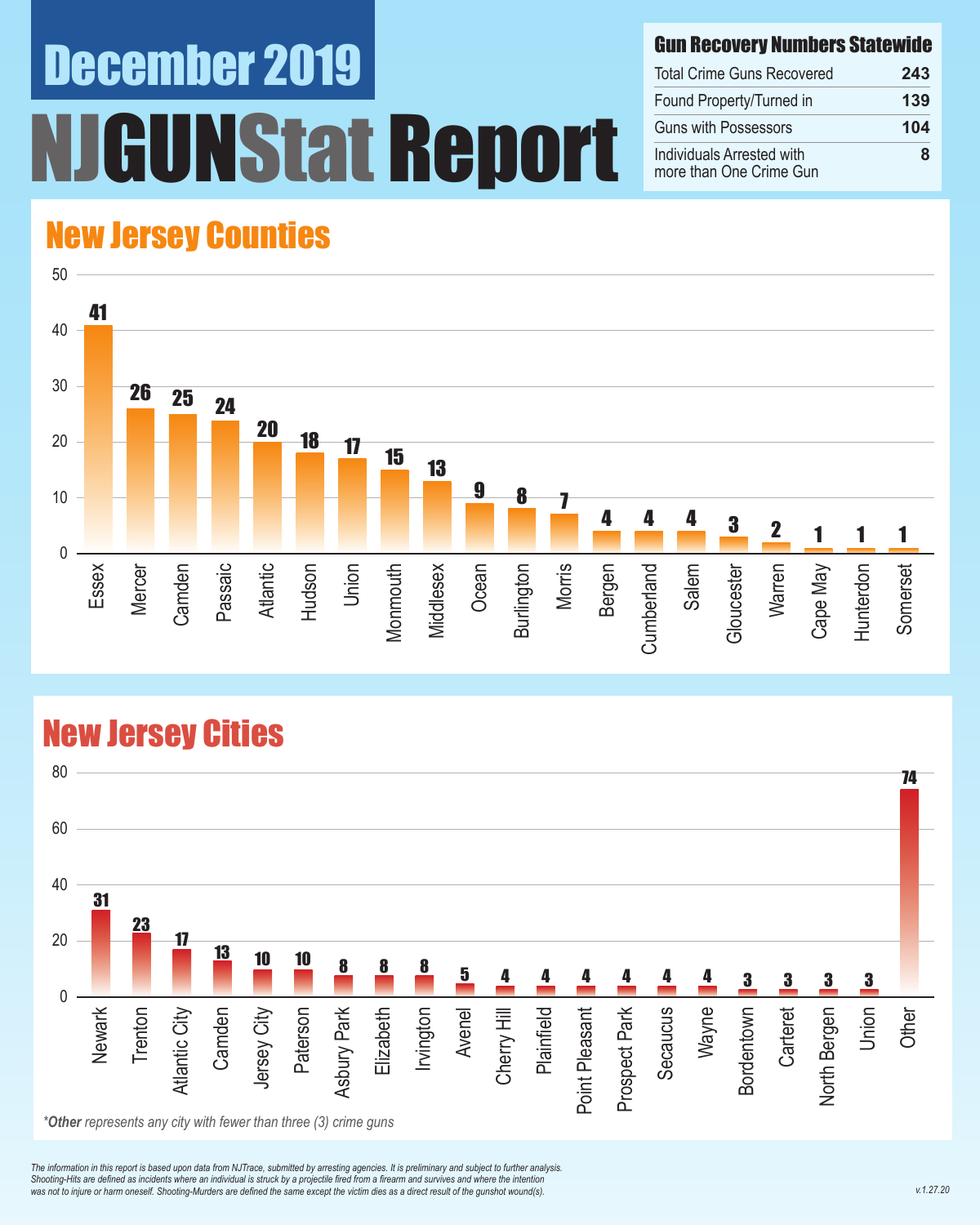## December 2019 NJGUNStat Report

### Weapon Breakdown by Manufacturer



*This chart reflects the information provided to the New Jersey State Police through NJTrace, a statewide program that relies on local police departments to input data on guns used in the commission of a crime. This chart does not rely on any reports from the federal Bureau of Alcohol, Tobacco, Firearms and Explosives (ATF). The information is preliminary and subject to further analysis.*